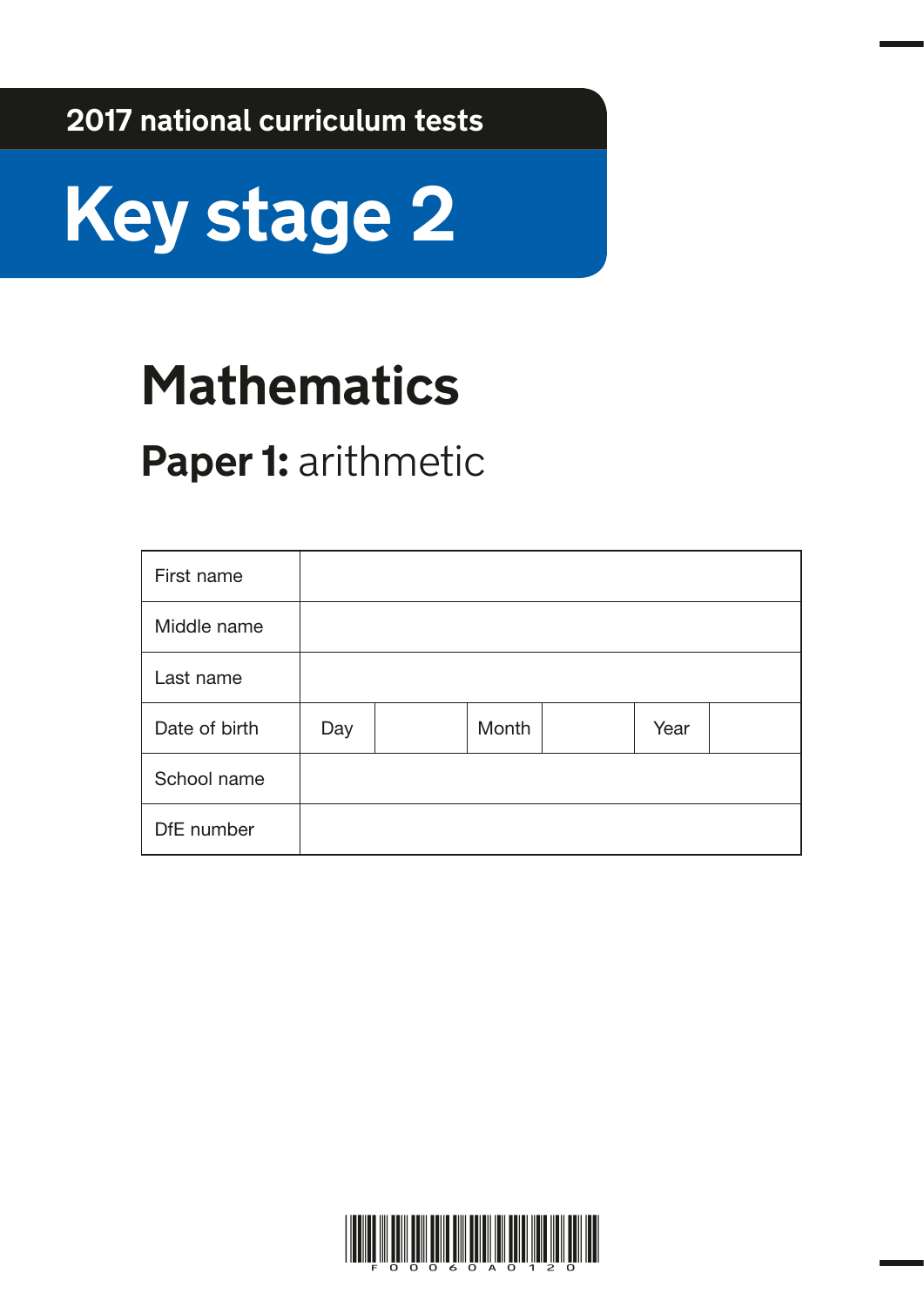## **[BLANK PAGE]**

Please do not write on this page.

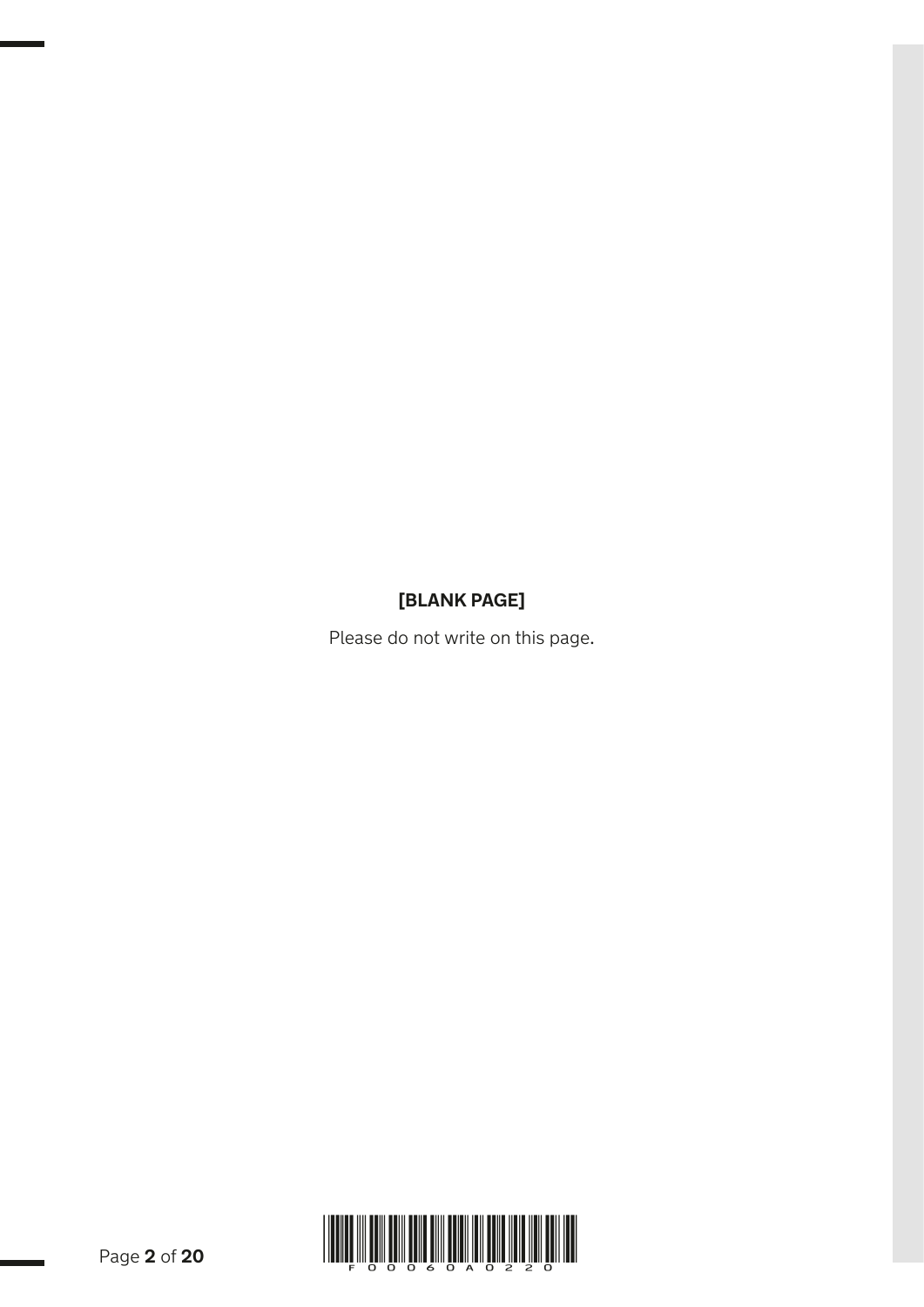## **Instructions**

You **must not** use a calculator to answer any questions in this test.

#### Questions and answers

You have 30 minutes to complete this test.

Work as quickly and as carefully as you can.

Put your answer in the box for each question.



All answers should be given as a single value.

For questions expressed as common fractions or mixed numbers, you should give your answers as common fractions or mixed numbers.

If you cannot do a question, go on to the next one. You can come back to it later, if you have time.

If you finish before the end, go back and check your work.

#### Marks

The number under each box at the side of the page tells you the maximum number of marks for each question.

In this test, long division and long multiplication questions are worth TWO marks each. You will be awarded TWO marks for a correct answer. You may get **ONE** mark for showing a formal method.

All other questions are worth ONE mark each.

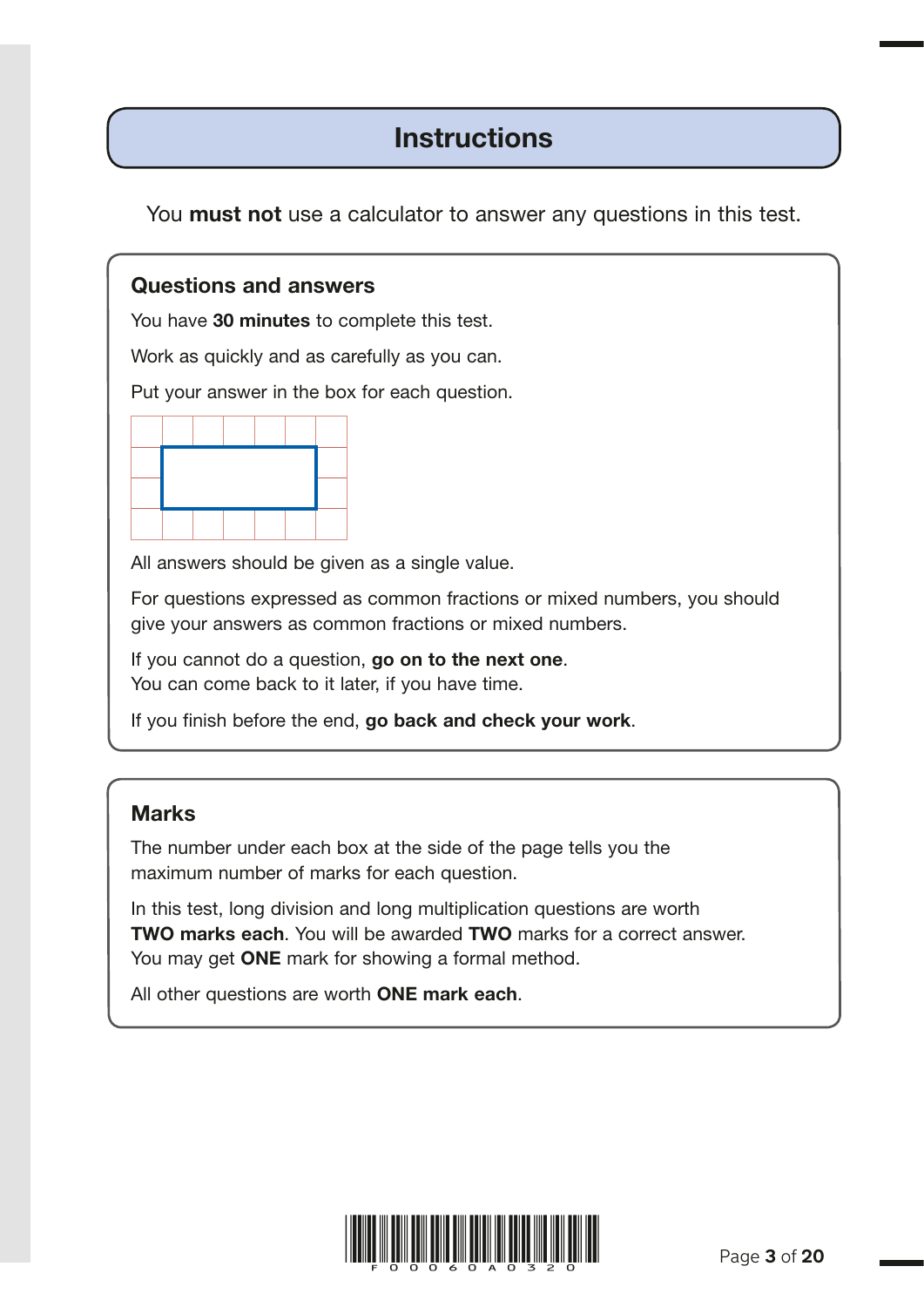| $\blacktriangleleft$ | $40 + 1,000 =$ |  |  |  |  |  |  |  |  |        |
|----------------------|----------------|--|--|--|--|--|--|--|--|--------|
|                      |                |  |  |  |  |  |  |  |  |        |
|                      |                |  |  |  |  |  |  |  |  |        |
|                      |                |  |  |  |  |  |  |  |  |        |
|                      |                |  |  |  |  |  |  |  |  |        |
|                      |                |  |  |  |  |  |  |  |  |        |
|                      |                |  |  |  |  |  |  |  |  |        |
|                      |                |  |  |  |  |  |  |  |  | 1 mark |
|                      |                |  |  |  |  |  |  |  |  |        |





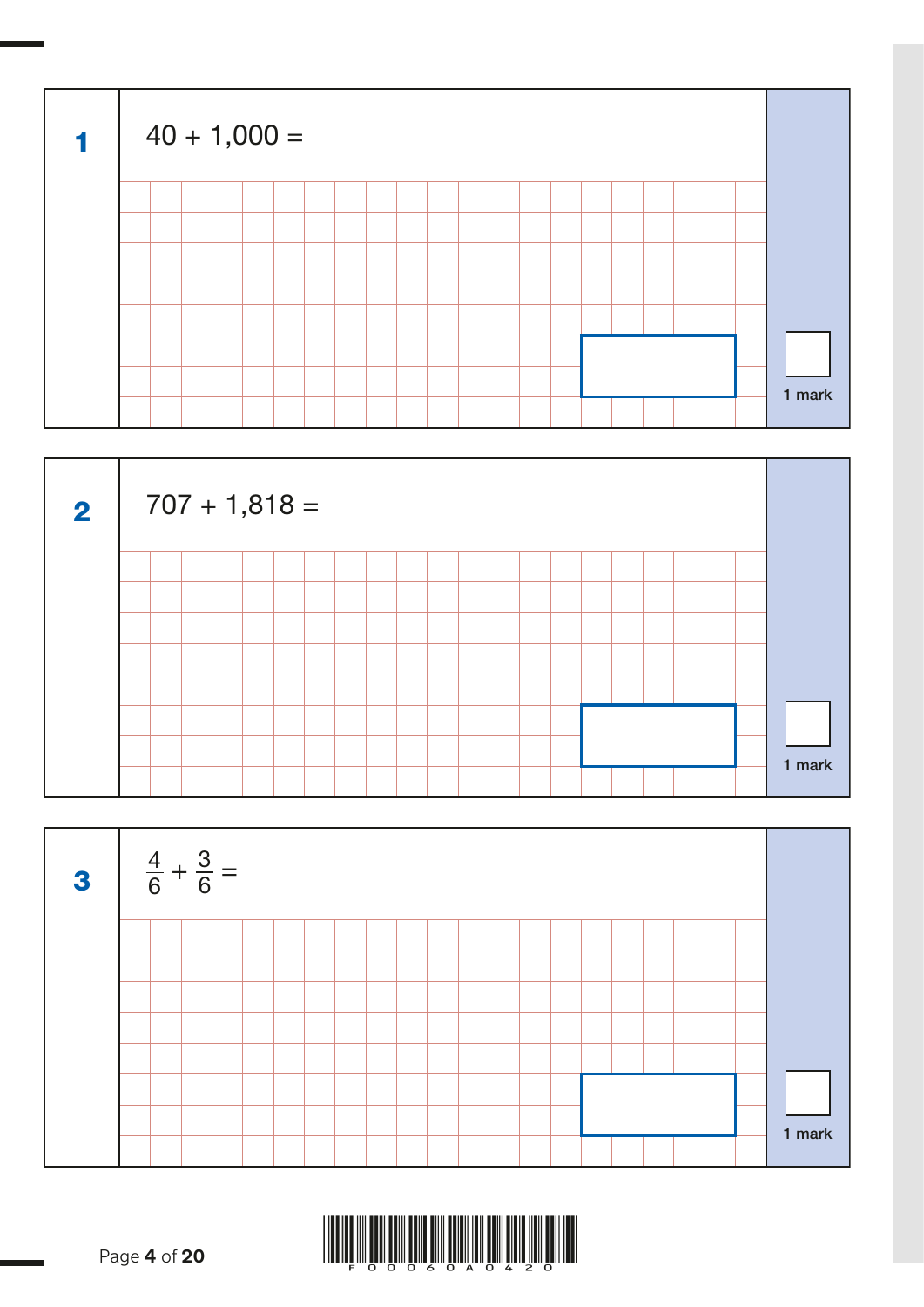| $\overline{\mathbf{4}}$ | $505 \div 1 =$ |  |  |  |  |  |  |  |  |  |        |
|-------------------------|----------------|--|--|--|--|--|--|--|--|--|--------|
|                         |                |  |  |  |  |  |  |  |  |  |        |
|                         |                |  |  |  |  |  |  |  |  |  |        |
|                         |                |  |  |  |  |  |  |  |  |  |        |
|                         |                |  |  |  |  |  |  |  |  |  |        |
|                         |                |  |  |  |  |  |  |  |  |  |        |
|                         |                |  |  |  |  |  |  |  |  |  |        |
|                         |                |  |  |  |  |  |  |  |  |  | 1 mark |
|                         |                |  |  |  |  |  |  |  |  |  |        |





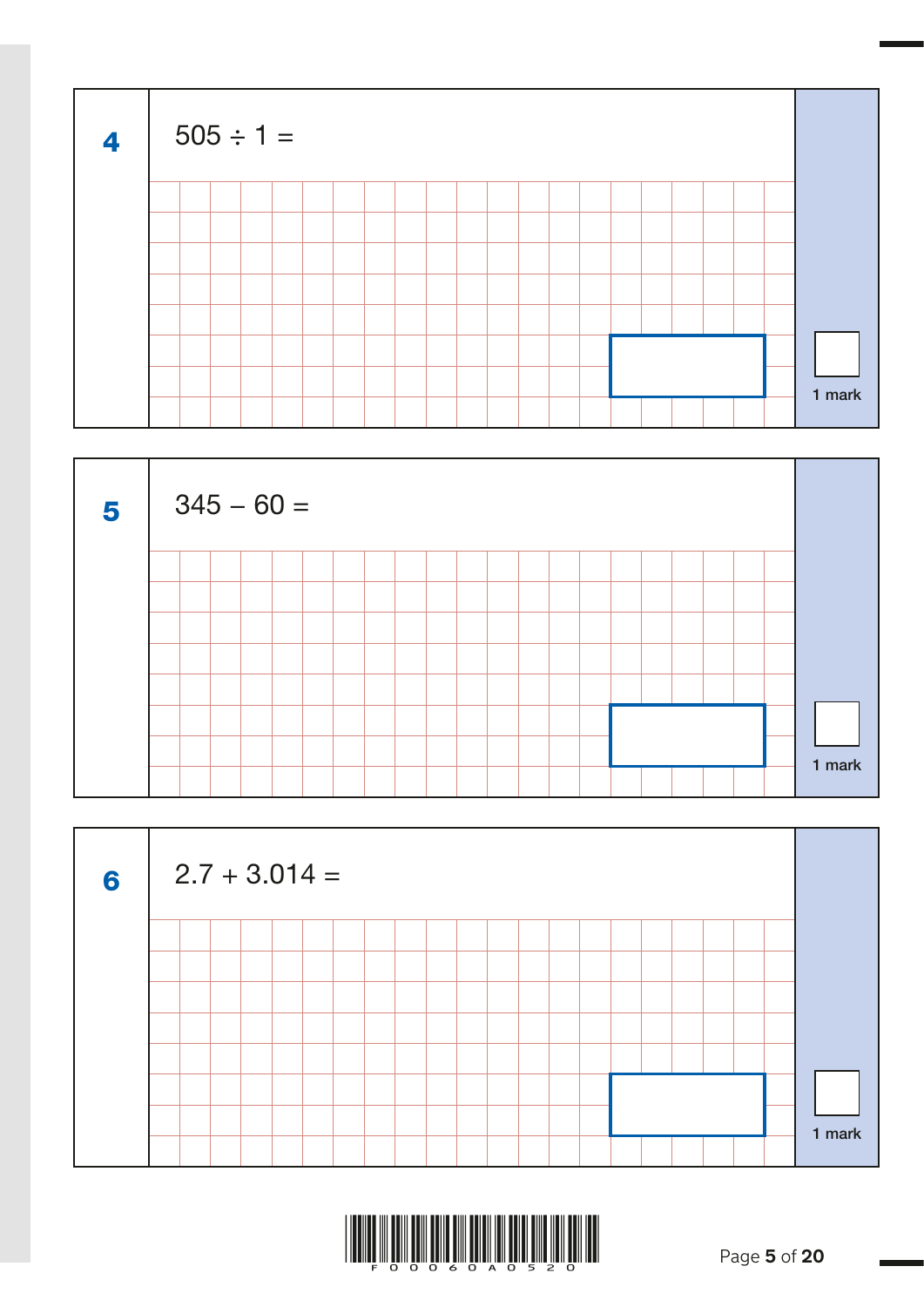





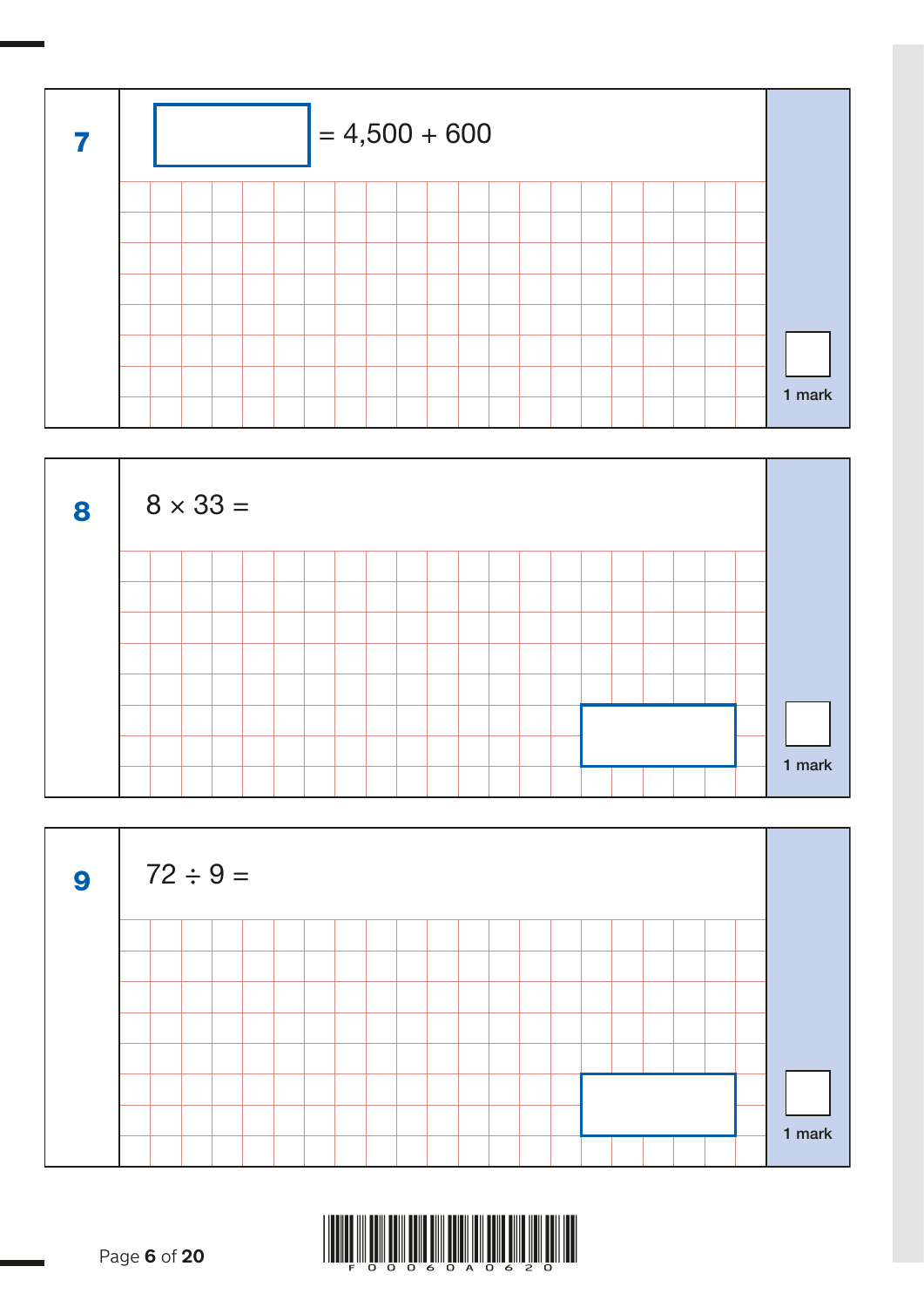| 10 |  | $167 \times 4 =$ |  |  |  |  |  |  |  |  |        |  |
|----|--|------------------|--|--|--|--|--|--|--|--|--------|--|
|    |  |                  |  |  |  |  |  |  |  |  |        |  |
|    |  |                  |  |  |  |  |  |  |  |  |        |  |
|    |  |                  |  |  |  |  |  |  |  |  |        |  |
|    |  |                  |  |  |  |  |  |  |  |  |        |  |
|    |  |                  |  |  |  |  |  |  |  |  |        |  |
|    |  |                  |  |  |  |  |  |  |  |  |        |  |
|    |  |                  |  |  |  |  |  |  |  |  | 1 mark |  |
|    |  |                  |  |  |  |  |  |  |  |  |        |  |





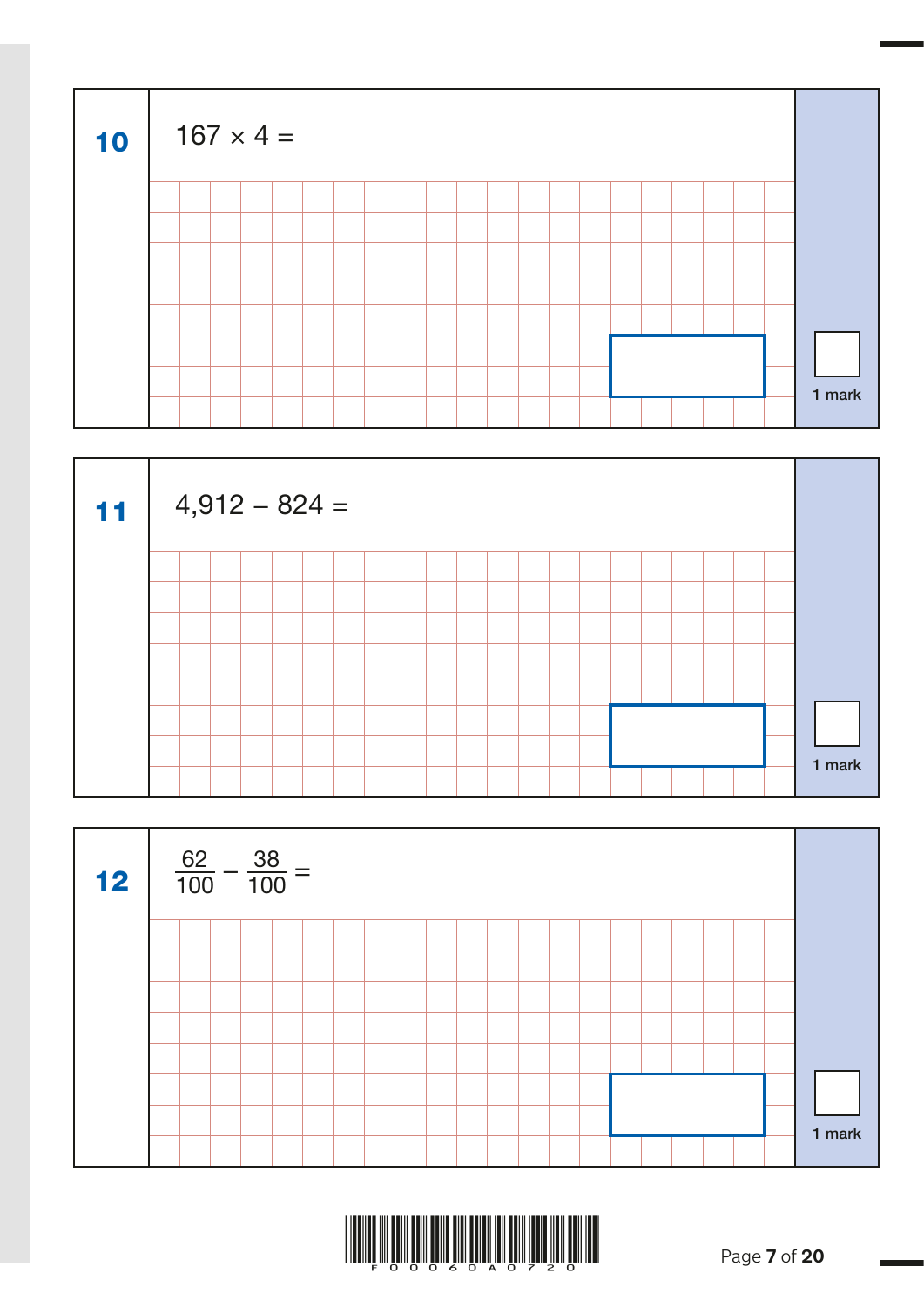





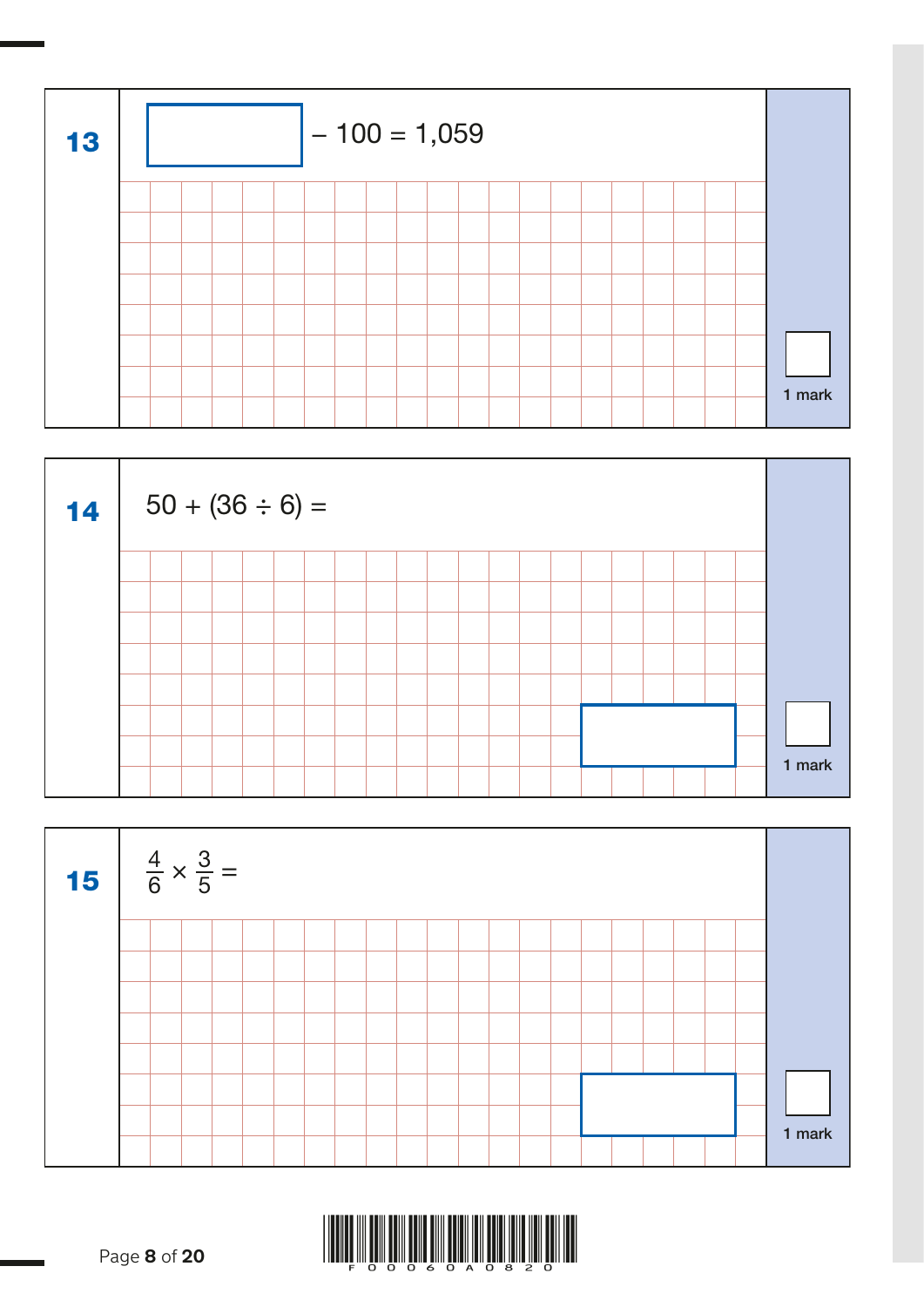| 16 | $30 \times 40 =$ |  |  |  |  |  |  |  |  |  |        |  |
|----|------------------|--|--|--|--|--|--|--|--|--|--------|--|
|    |                  |  |  |  |  |  |  |  |  |  |        |  |
|    |                  |  |  |  |  |  |  |  |  |  |        |  |
|    |                  |  |  |  |  |  |  |  |  |  |        |  |
|    |                  |  |  |  |  |  |  |  |  |  |        |  |
|    |                  |  |  |  |  |  |  |  |  |  |        |  |
|    |                  |  |  |  |  |  |  |  |  |  |        |  |
|    |                  |  |  |  |  |  |  |  |  |  | 1 mark |  |
|    |                  |  |  |  |  |  |  |  |  |  |        |  |





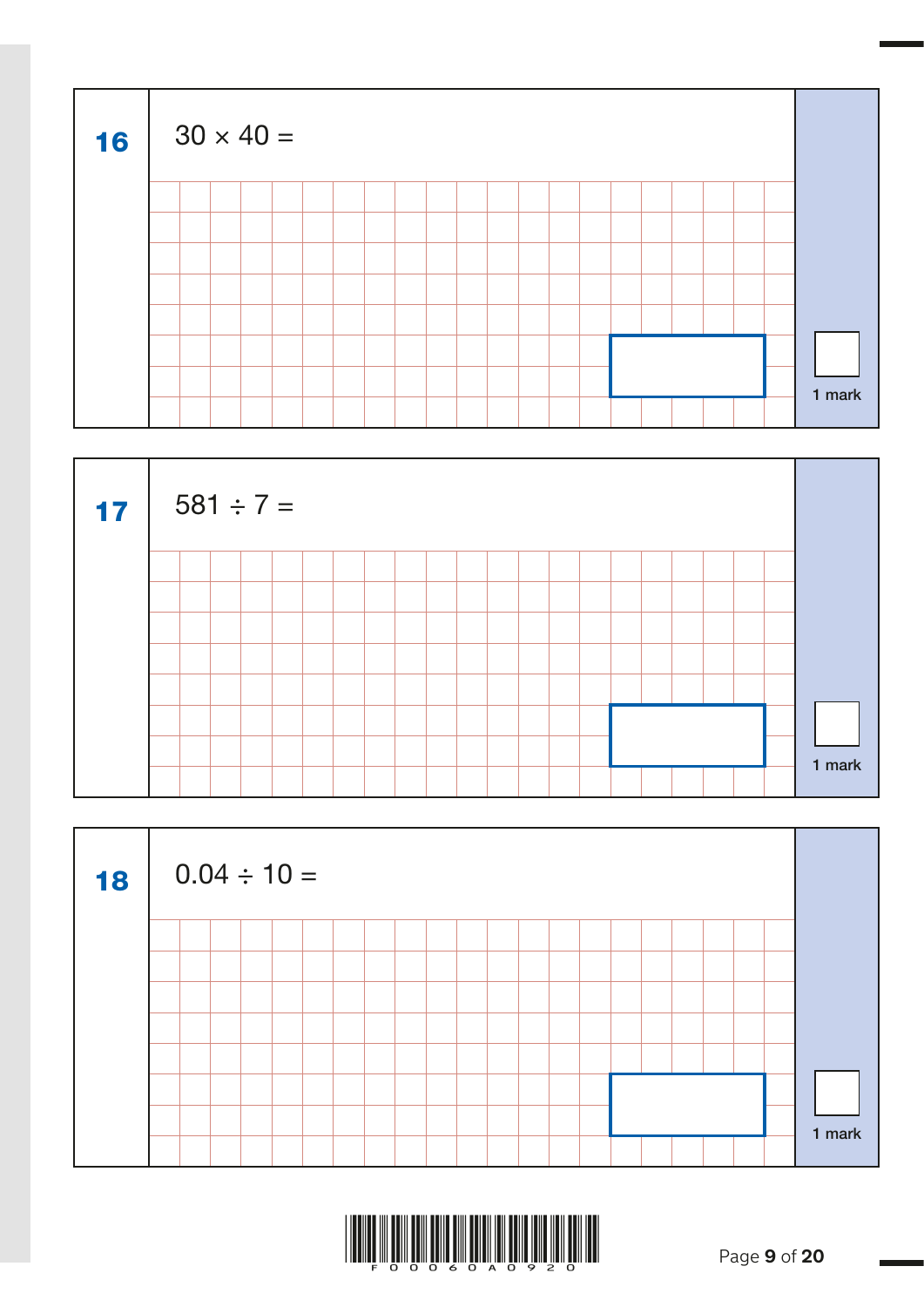| 19 |  | $2,345 \times 1,000 =$ |  |  |  |  |  |  |  |  |        |
|----|--|------------------------|--|--|--|--|--|--|--|--|--------|
|    |  |                        |  |  |  |  |  |  |  |  |        |
|    |  |                        |  |  |  |  |  |  |  |  |        |
|    |  |                        |  |  |  |  |  |  |  |  |        |
|    |  |                        |  |  |  |  |  |  |  |  |        |
|    |  |                        |  |  |  |  |  |  |  |  |        |
|    |  |                        |  |  |  |  |  |  |  |  |        |
|    |  |                        |  |  |  |  |  |  |  |  | 1 mark |
|    |  |                        |  |  |  |  |  |  |  |  |        |

| 20          |   |   |   |   |                |  |  |  |  |  |  |  |         |
|-------------|---|---|---|---|----------------|--|--|--|--|--|--|--|---------|
|             | 1 | 7 | 7 | 1 | $\overline{4}$ |  |  |  |  |  |  |  |         |
|             |   |   |   |   |                |  |  |  |  |  |  |  |         |
|             |   |   |   |   |                |  |  |  |  |  |  |  |         |
|             |   |   |   |   |                |  |  |  |  |  |  |  |         |
| <b>Show</b> |   |   |   |   |                |  |  |  |  |  |  |  |         |
| your        |   |   |   |   |                |  |  |  |  |  |  |  |         |
| method      |   |   |   |   |                |  |  |  |  |  |  |  |         |
|             |   |   |   |   |                |  |  |  |  |  |  |  |         |
|             |   |   |   |   |                |  |  |  |  |  |  |  | 2 marks |
|             |   |   |   |   |                |  |  |  |  |  |  |  |         |

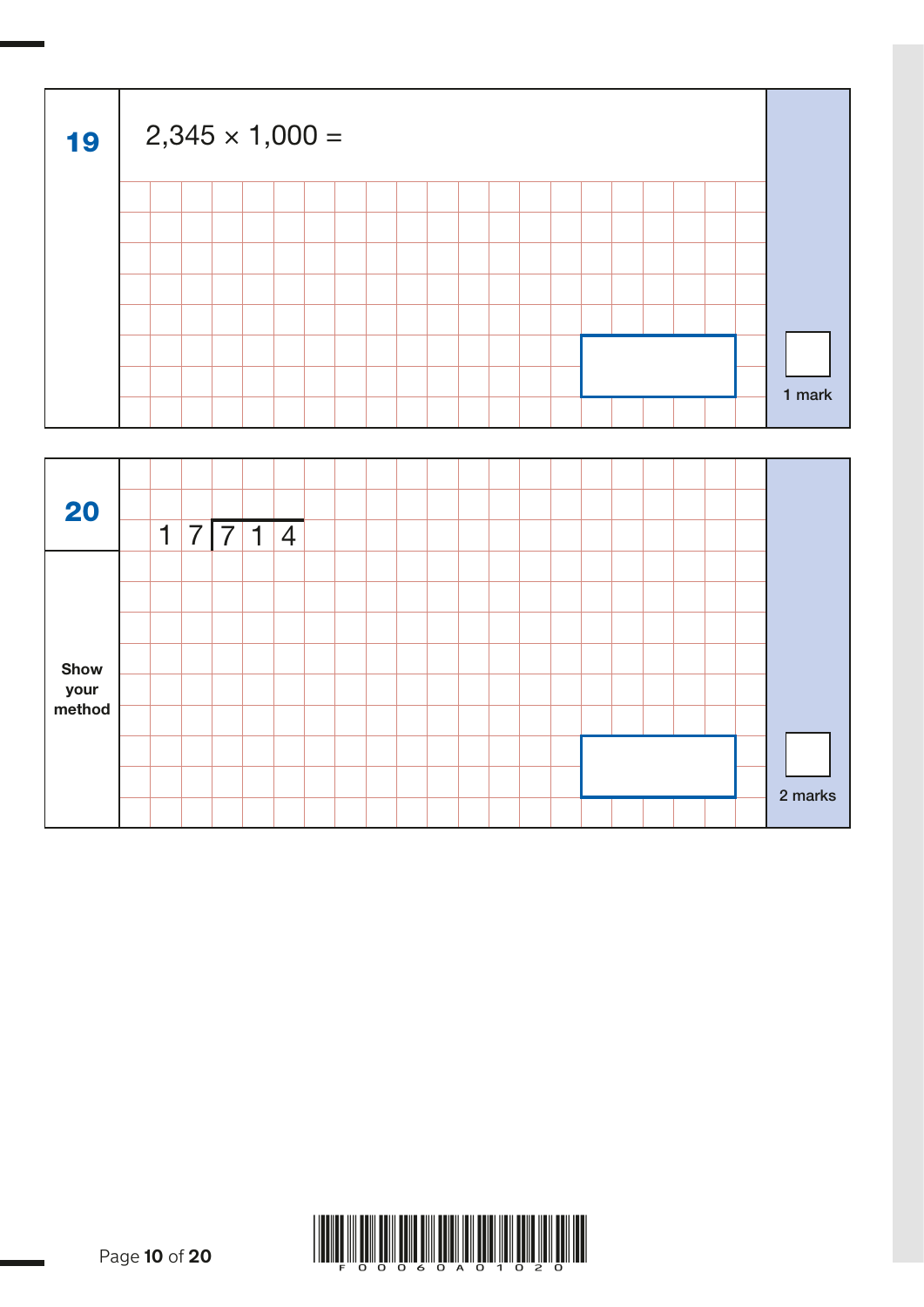| 21 |  | $9 - 3.45 =$ |  |  |  |  |  |  |  |  |        |  |
|----|--|--------------|--|--|--|--|--|--|--|--|--------|--|
|    |  |              |  |  |  |  |  |  |  |  |        |  |
|    |  |              |  |  |  |  |  |  |  |  |        |  |
|    |  |              |  |  |  |  |  |  |  |  |        |  |
|    |  |              |  |  |  |  |  |  |  |  |        |  |
|    |  |              |  |  |  |  |  |  |  |  |        |  |
|    |  |              |  |  |  |  |  |  |  |  |        |  |
|    |  |              |  |  |  |  |  |  |  |  |        |  |
|    |  |              |  |  |  |  |  |  |  |  | 1 mark |  |

| 22                     | $\pmb{\times}$ |  | $\vert 4 \vert$ | $\overline{7}$ | 8<br>$\overline{2}$ | $\mathbf 1$<br> 3 |  |  |  |  |  |  |         |
|------------------------|----------------|--|-----------------|----------------|---------------------|-------------------|--|--|--|--|--|--|---------|
|                        |                |  |                 |                |                     |                   |  |  |  |  |  |  |         |
| Show<br>your<br>method |                |  |                 |                |                     |                   |  |  |  |  |  |  |         |
|                        |                |  |                 |                |                     |                   |  |  |  |  |  |  |         |
|                        |                |  |                 |                |                     |                   |  |  |  |  |  |  | 2 marks |

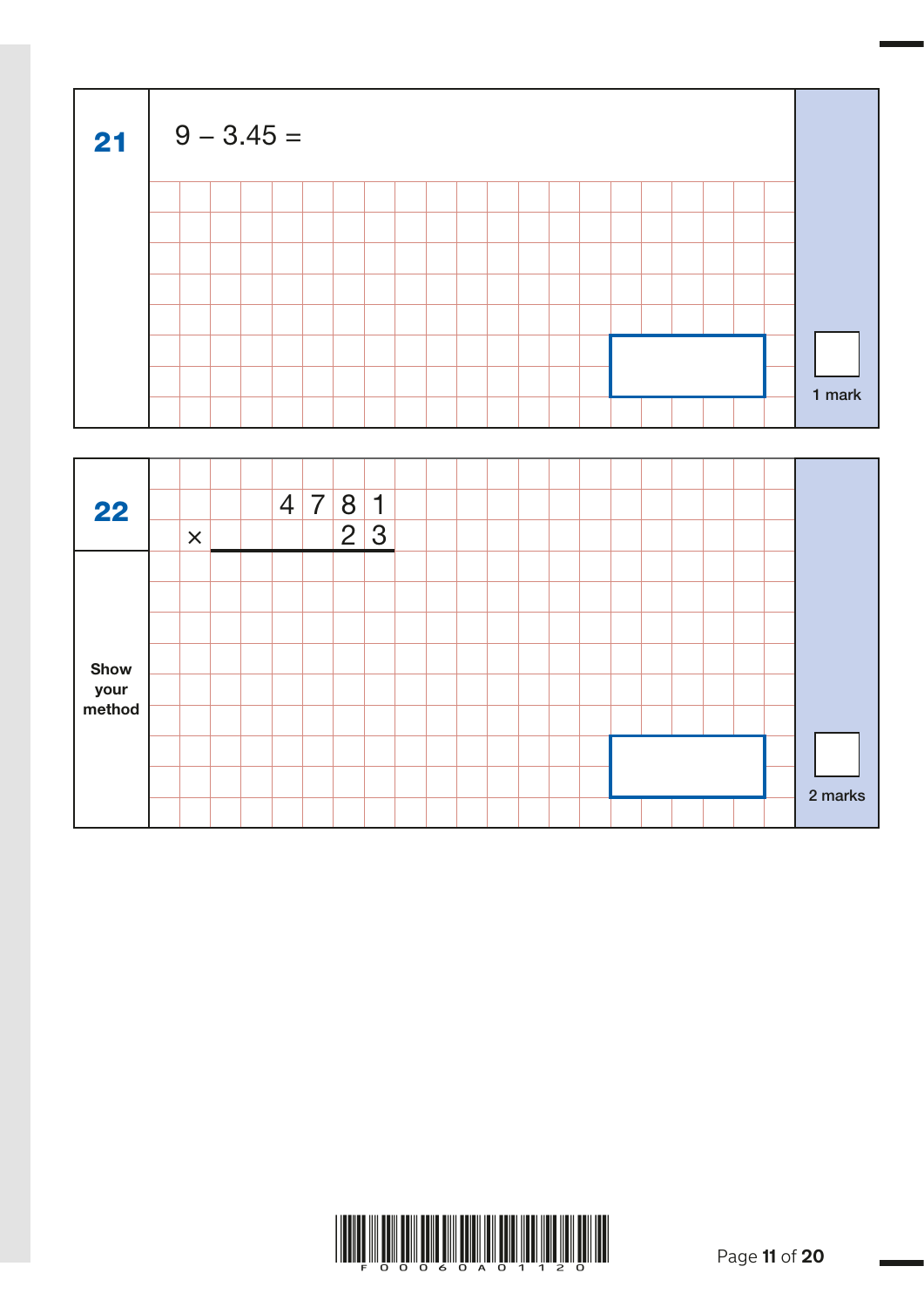| 23 | $\frac{3}{4} - \frac{3}{8} =$ |  |  |  |  |  |  |  |  |  |  |        |  |
|----|-------------------------------|--|--|--|--|--|--|--|--|--|--|--------|--|
|    |                               |  |  |  |  |  |  |  |  |  |  |        |  |
|    |                               |  |  |  |  |  |  |  |  |  |  |        |  |
|    |                               |  |  |  |  |  |  |  |  |  |  |        |  |
|    |                               |  |  |  |  |  |  |  |  |  |  |        |  |
|    |                               |  |  |  |  |  |  |  |  |  |  |        |  |
|    |                               |  |  |  |  |  |  |  |  |  |  |        |  |
|    |                               |  |  |  |  |  |  |  |  |  |  |        |  |
|    |                               |  |  |  |  |  |  |  |  |  |  | 1 mark |  |

| 24     |                       |  | $\overline{4}$ | $\mathbf 1$    | 8 |  |  |  |  |  |  |  |         |
|--------|-----------------------|--|----------------|----------------|---|--|--|--|--|--|--|--|---------|
|        | $\boldsymbol{\times}$ |  |                | $\overline{4}$ | 6 |  |  |  |  |  |  |  |         |
|        |                       |  |                |                |   |  |  |  |  |  |  |  |         |
|        |                       |  |                |                |   |  |  |  |  |  |  |  |         |
|        |                       |  |                |                |   |  |  |  |  |  |  |  |         |
| Show   |                       |  |                |                |   |  |  |  |  |  |  |  |         |
| your   |                       |  |                |                |   |  |  |  |  |  |  |  |         |
| method |                       |  |                |                |   |  |  |  |  |  |  |  |         |
|        |                       |  |                |                |   |  |  |  |  |  |  |  |         |
|        |                       |  |                |                |   |  |  |  |  |  |  |  | 2 marks |
|        |                       |  |                |                |   |  |  |  |  |  |  |  |         |

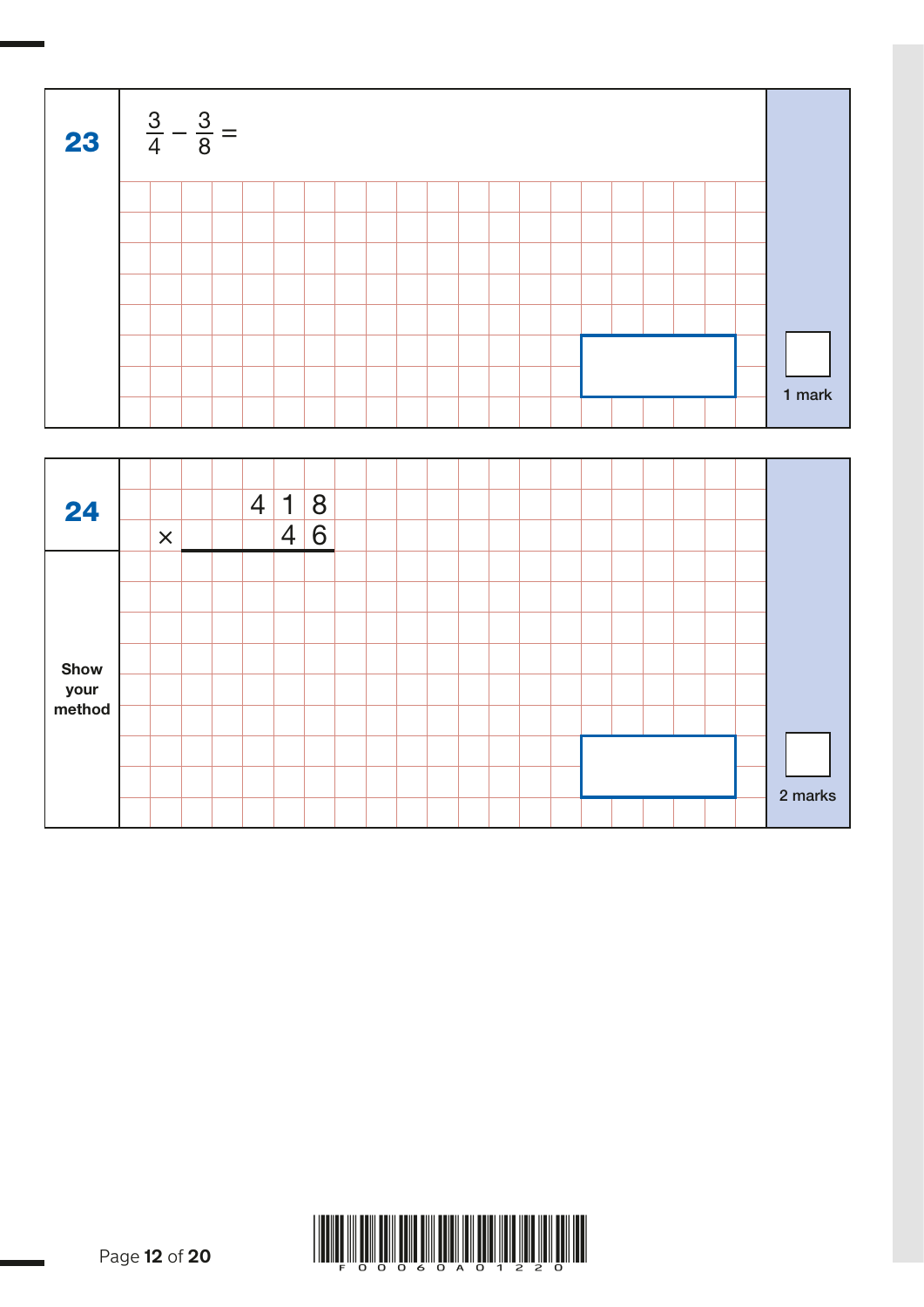| 25 | $37.8 - 14.671 =$ |  |  |  |  |  |  |  |  |  |        |
|----|-------------------|--|--|--|--|--|--|--|--|--|--------|
|    |                   |  |  |  |  |  |  |  |  |  |        |
|    |                   |  |  |  |  |  |  |  |  |  |        |
|    |                   |  |  |  |  |  |  |  |  |  |        |
|    |                   |  |  |  |  |  |  |  |  |  |        |
|    |                   |  |  |  |  |  |  |  |  |  |        |
|    |                   |  |  |  |  |  |  |  |  |  |        |
|    |                   |  |  |  |  |  |  |  |  |  | 1 mark |
|    |                   |  |  |  |  |  |  |  |  |  |        |





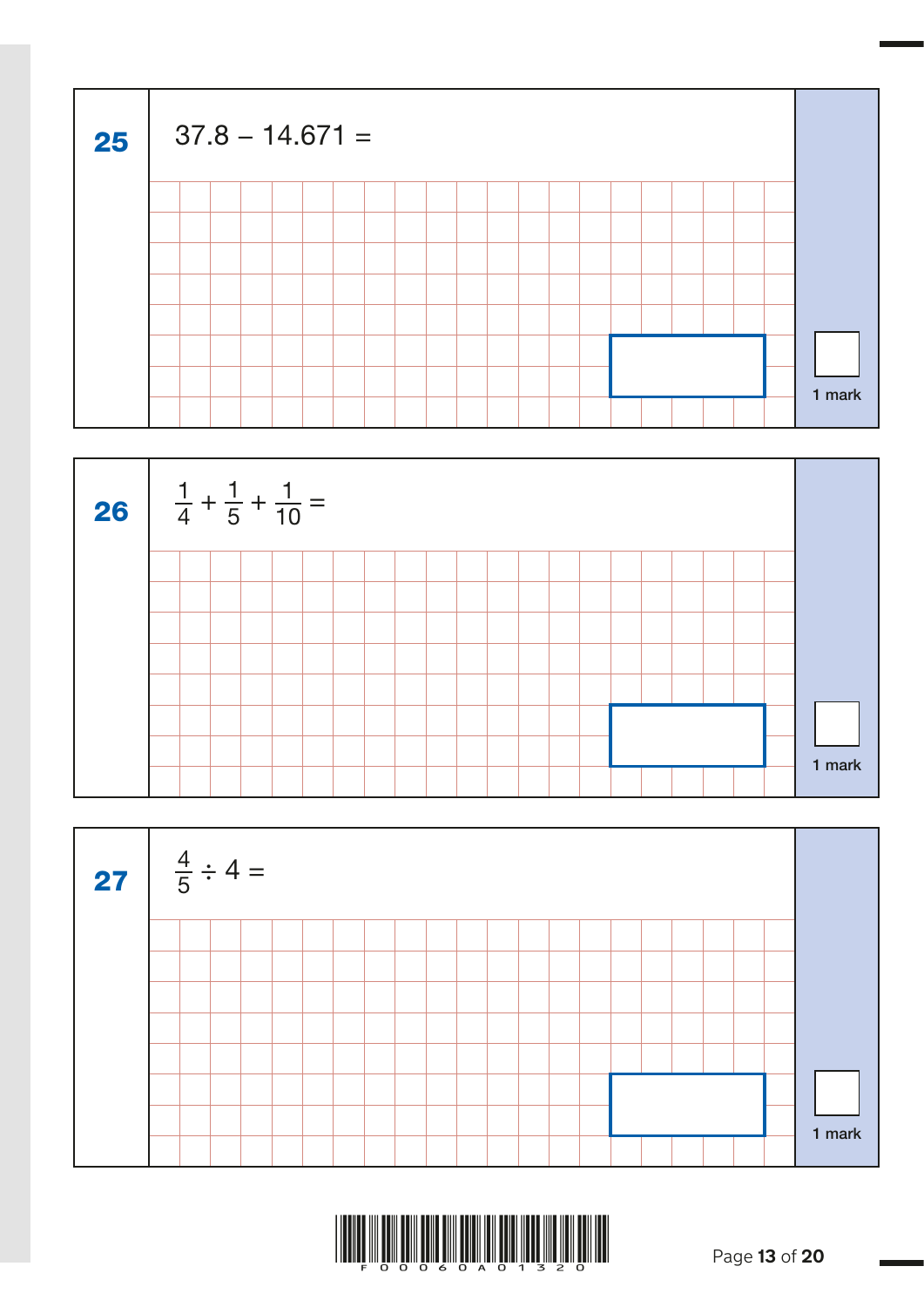| <b>28</b> $\frac{5}{8} \div 2 =$ |  |  |  |  |  |  |  |  |  |  |  |  |  |  |  |  |        |  |
|----------------------------------|--|--|--|--|--|--|--|--|--|--|--|--|--|--|--|--|--------|--|
|                                  |  |  |  |  |  |  |  |  |  |  |  |  |  |  |  |  |        |  |
|                                  |  |  |  |  |  |  |  |  |  |  |  |  |  |  |  |  |        |  |
|                                  |  |  |  |  |  |  |  |  |  |  |  |  |  |  |  |  |        |  |
|                                  |  |  |  |  |  |  |  |  |  |  |  |  |  |  |  |  |        |  |
|                                  |  |  |  |  |  |  |  |  |  |  |  |  |  |  |  |  |        |  |
|                                  |  |  |  |  |  |  |  |  |  |  |  |  |  |  |  |  |        |  |
|                                  |  |  |  |  |  |  |  |  |  |  |  |  |  |  |  |  | 1 mark |  |
|                                  |  |  |  |  |  |  |  |  |  |  |  |  |  |  |  |  |        |  |





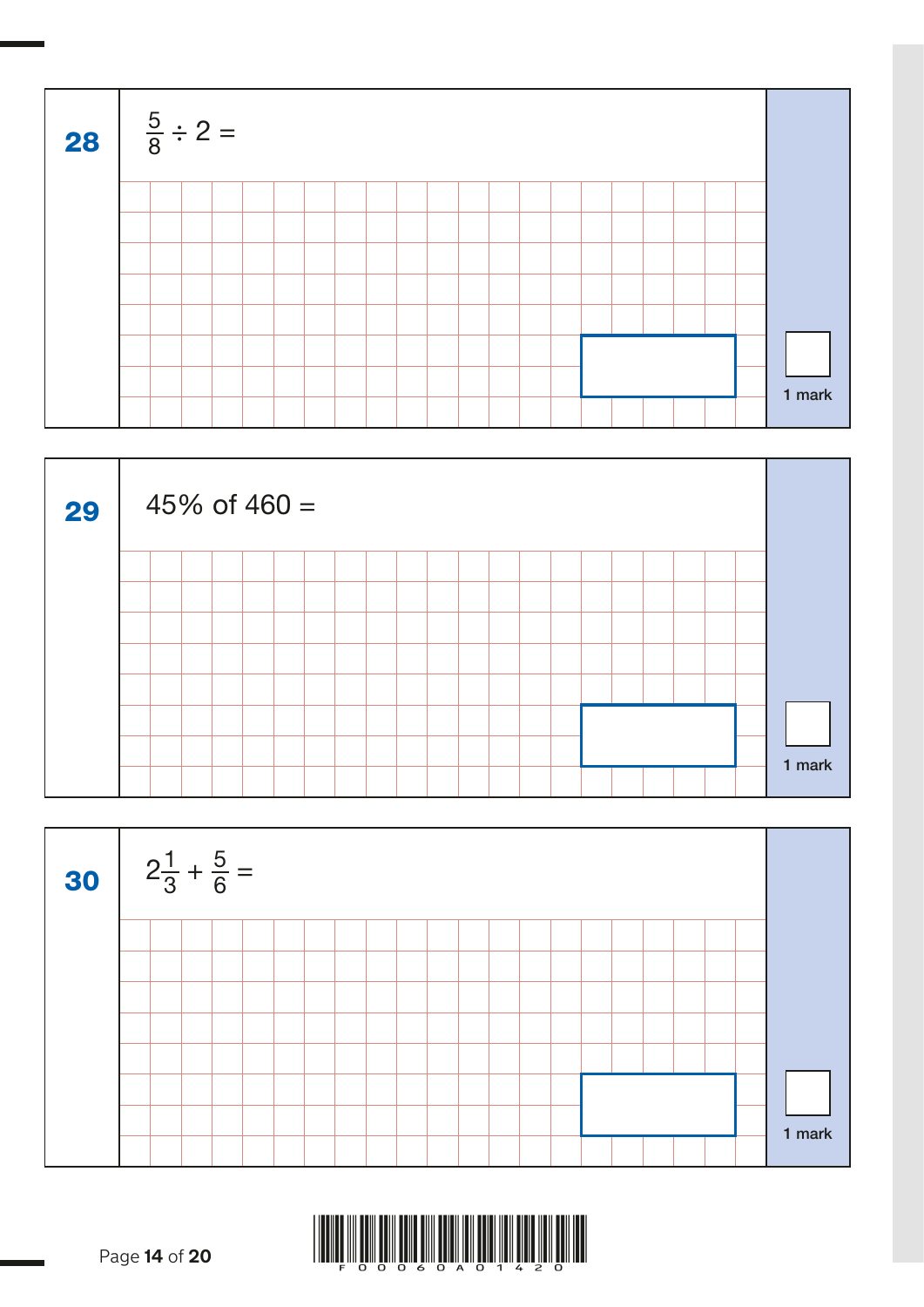| 31 |  | $7\%$ of 500 = |  |  |  |  |  |  |  |  |        |  |
|----|--|----------------|--|--|--|--|--|--|--|--|--------|--|
|    |  |                |  |  |  |  |  |  |  |  |        |  |
|    |  |                |  |  |  |  |  |  |  |  |        |  |
|    |  |                |  |  |  |  |  |  |  |  |        |  |
|    |  |                |  |  |  |  |  |  |  |  |        |  |
|    |  |                |  |  |  |  |  |  |  |  |        |  |
|    |  |                |  |  |  |  |  |  |  |  |        |  |
|    |  |                |  |  |  |  |  |  |  |  | 1 mark |  |
|    |  |                |  |  |  |  |  |  |  |  |        |  |



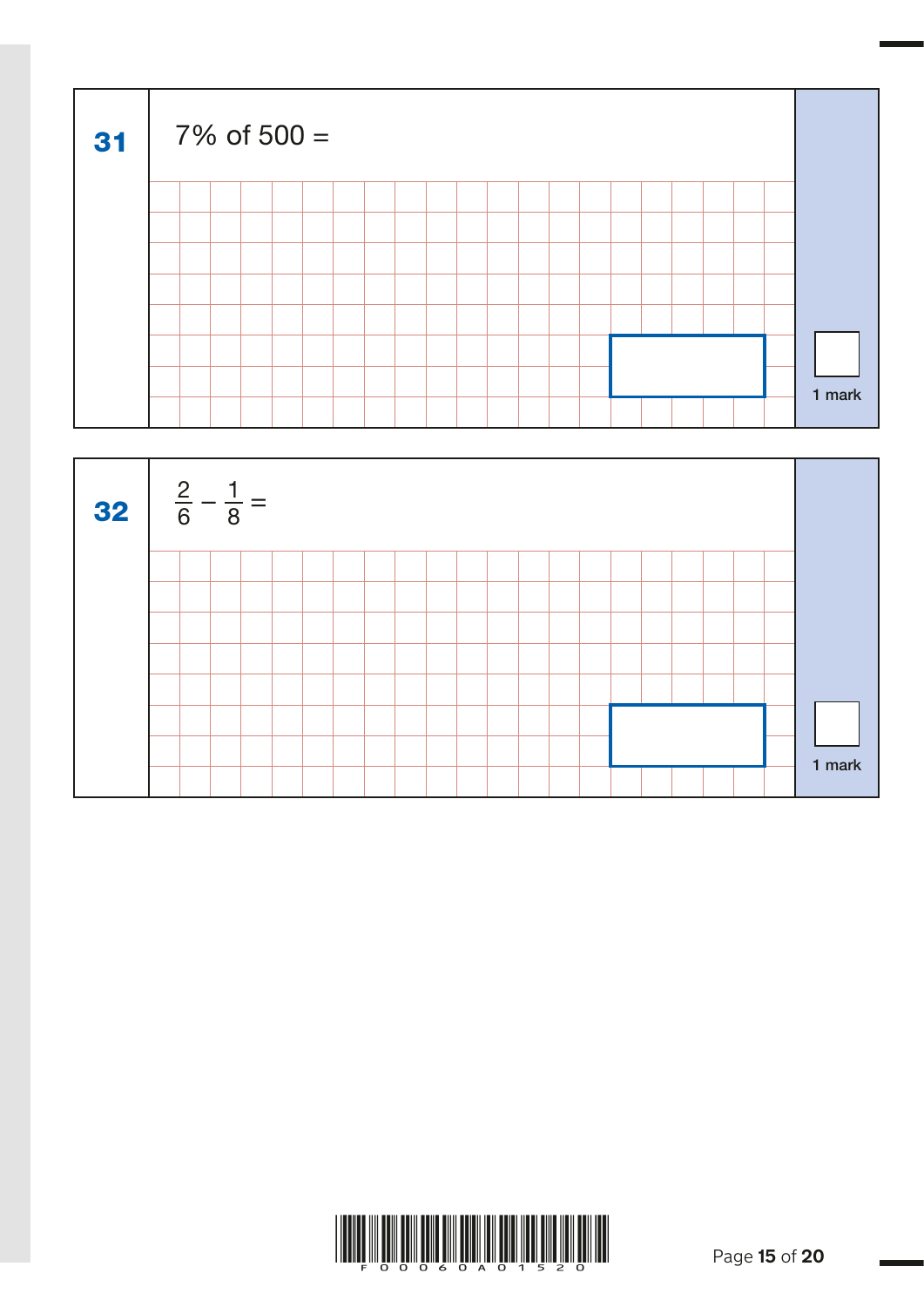| 33 | $0.9 \times 200 =$ |  |  |  |  |  |  |  |  |  |  |  |  |  |  |  |  |  |        |
|----|--------------------|--|--|--|--|--|--|--|--|--|--|--|--|--|--|--|--|--|--------|
|    |                    |  |  |  |  |  |  |  |  |  |  |  |  |  |  |  |  |  |        |
|    |                    |  |  |  |  |  |  |  |  |  |  |  |  |  |  |  |  |  |        |
|    |                    |  |  |  |  |  |  |  |  |  |  |  |  |  |  |  |  |  |        |
|    |                    |  |  |  |  |  |  |  |  |  |  |  |  |  |  |  |  |  |        |
|    |                    |  |  |  |  |  |  |  |  |  |  |  |  |  |  |  |  |  |        |
|    |                    |  |  |  |  |  |  |  |  |  |  |  |  |  |  |  |  |  |        |
|    |                    |  |  |  |  |  |  |  |  |  |  |  |  |  |  |  |  |  | 1 mark |
|    |                    |  |  |  |  |  |  |  |  |  |  |  |  |  |  |  |  |  |        |



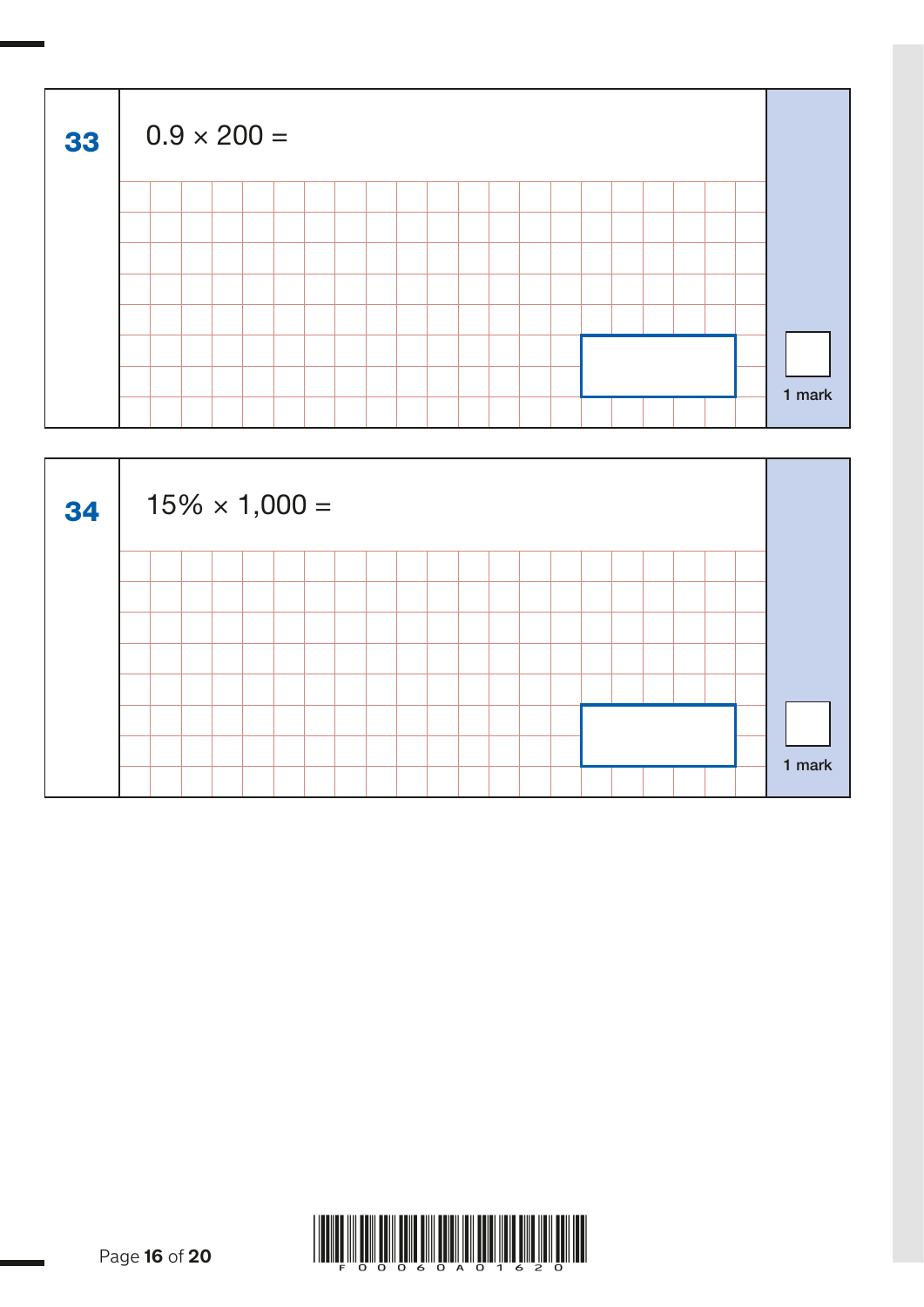| <b>35</b> $1\frac{1}{2} \times 57 =$ |  |  |  |  |  |  |  |  |  |  |  |  |  |  |  |  |  |        |
|--------------------------------------|--|--|--|--|--|--|--|--|--|--|--|--|--|--|--|--|--|--------|
|                                      |  |  |  |  |  |  |  |  |  |  |  |  |  |  |  |  |  |        |
|                                      |  |  |  |  |  |  |  |  |  |  |  |  |  |  |  |  |  |        |
|                                      |  |  |  |  |  |  |  |  |  |  |  |  |  |  |  |  |  |        |
|                                      |  |  |  |  |  |  |  |  |  |  |  |  |  |  |  |  |  |        |
|                                      |  |  |  |  |  |  |  |  |  |  |  |  |  |  |  |  |  |        |
|                                      |  |  |  |  |  |  |  |  |  |  |  |  |  |  |  |  |  |        |
|                                      |  |  |  |  |  |  |  |  |  |  |  |  |  |  |  |  |  | 1 mark |
|                                      |  |  |  |  |  |  |  |  |  |  |  |  |  |  |  |  |  |        |

| 36                     |  |  | 5 9 2 2 4 2 |  |  |  |  |  |  |  |         |
|------------------------|--|--|-------------|--|--|--|--|--|--|--|---------|
|                        |  |  |             |  |  |  |  |  |  |  |         |
| Show<br>your<br>method |  |  |             |  |  |  |  |  |  |  |         |
|                        |  |  |             |  |  |  |  |  |  |  |         |
|                        |  |  |             |  |  |  |  |  |  |  | 2 marks |

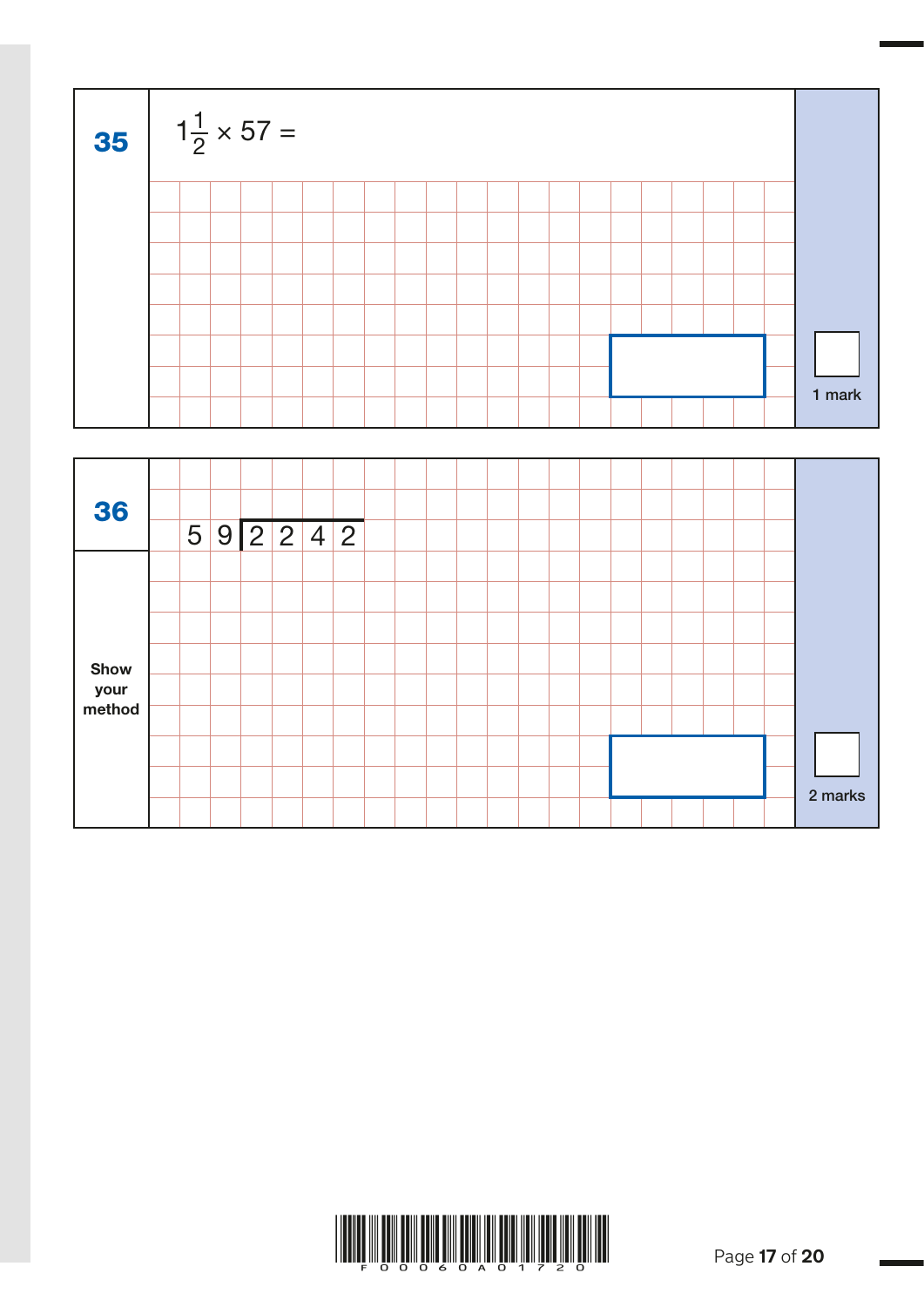## **[END OF TEST]**

Please do not write on this page.

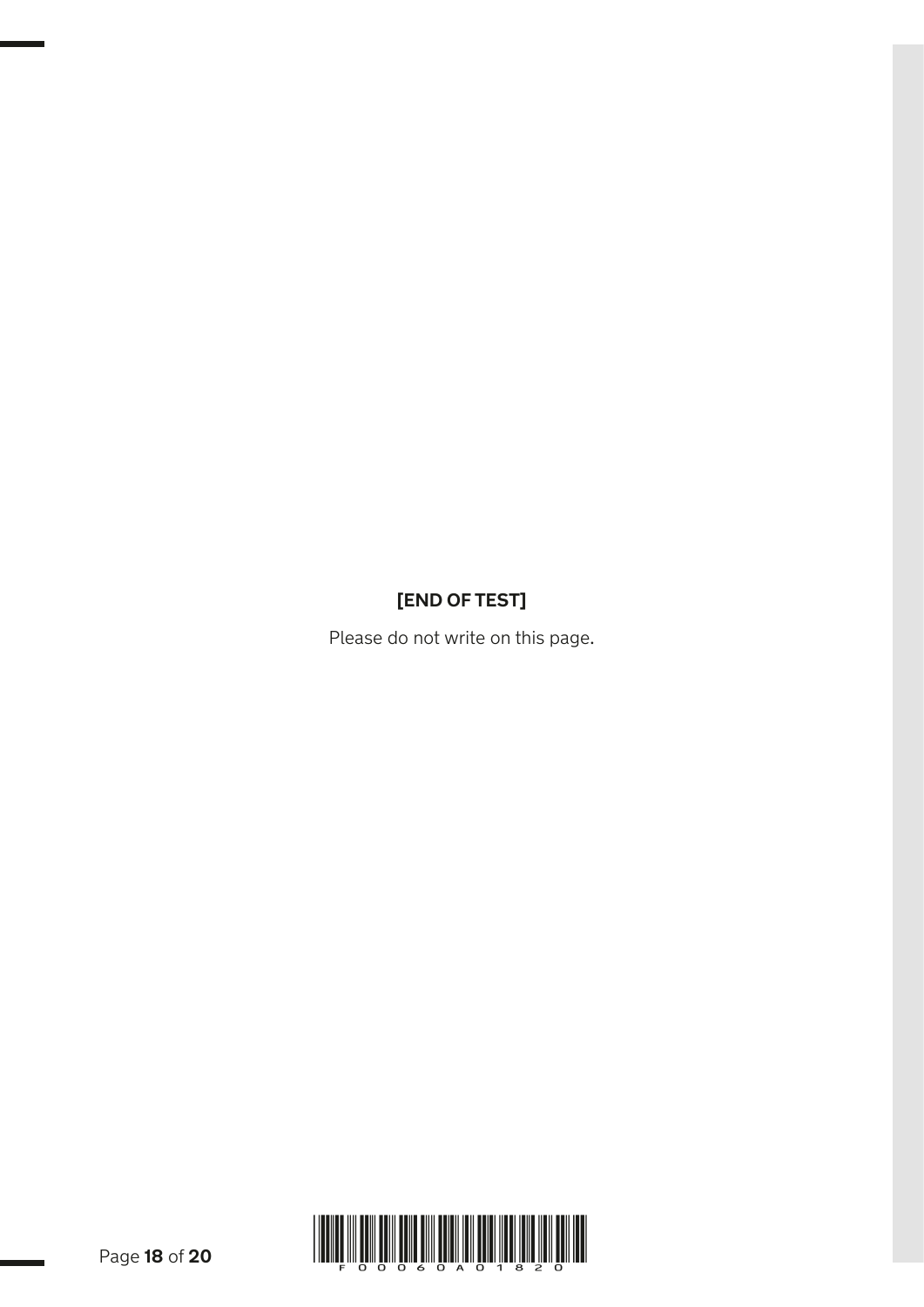### **[BLANK PAGE]**

Please do not write on this page.